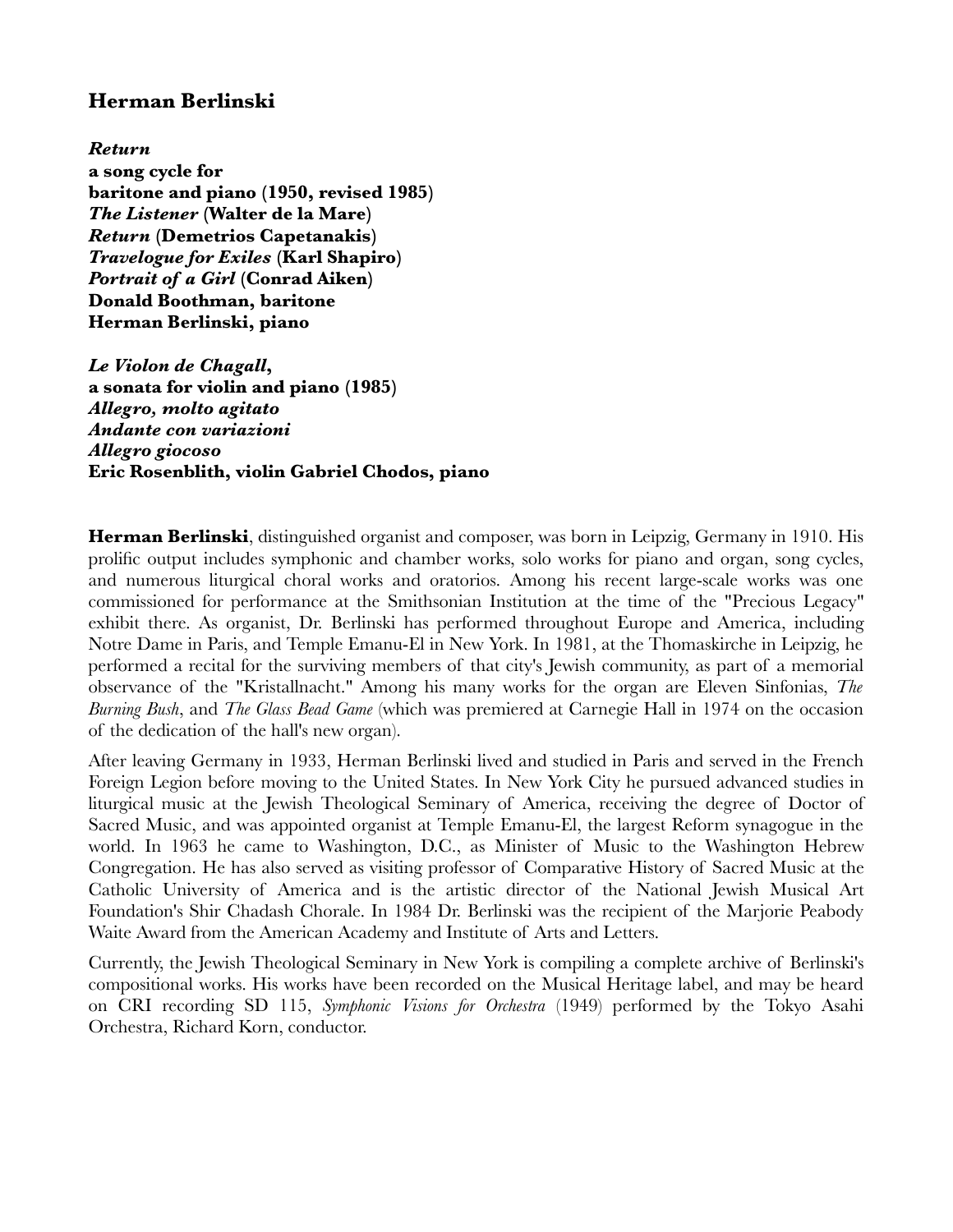*Notes on the Music*

*Return, a song cycle for baritone and piano*

A few years ago I visited my hometown Leipzig for the first time in forty-eight years.

My wife and companion for over fifty years was with me.

We walked hand in hand through streets which were the streets of our childhood.

The houses looked smaller, the streets narrower and time had eaten into the walls of the houses a shade of gray, death and decay.

It was bitter cold and all windows were closed.

The snow muffled our steps as we walked in the middle of the street, for very few cars are circulating now in Leipzig.

These were the houses, once our homes.

Here lived our fathers, mothers, brothers, sisters, childhood playmates, school comrades, uncles, aunts, cousins and other relatives.

Nameplates of people we once knew, attached to the outside of houses, were removed and gaping holes had never been refilled.

In our minds we recalled the names which each house evoked.

There was an eery silence behind the windows.

Nobody knew us, nobody greeted us.

Who lives now behind these windows?

We saw the old churches and the empty spaces where once our synagogues stood.

Our old parochial school is still standing but there is not a single child of our faith there to attend it.

The school is now an institution for the blind.

*Return* is the music for this scenario, though written some thirty years ago.

We were "Travelers knocking at the moonlit doors," sailors from "The shores of darkness" and weary exiles without a home in the sky, the waters and the earth.

At the old cemetery there is only one tombstone with our name.

Most of the others have no tombstone, no cemetery.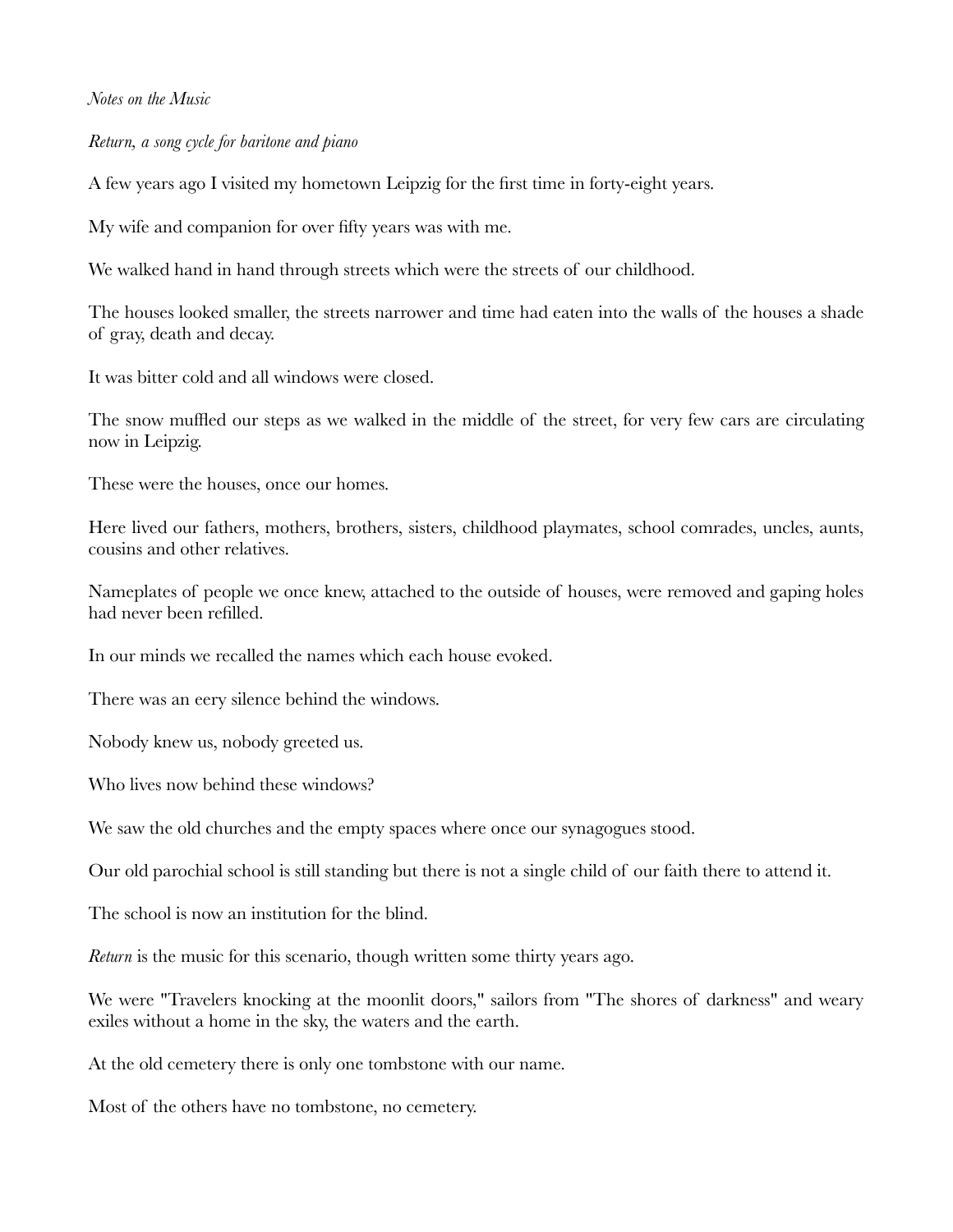Clasping our hands we knew that we had not returned.

We only visited as two of the "three beautiful pilgrims who came here together touch slightly the dust of the ground."

Return is only in the clasp of our hands.

No more, no less.

(These songs are dedicated to Dr. and Mrs. Sidney Friedman who believed when nobody else did.)

## *Le Violon de Chagall, a sonata for violin and piano*

Why does Chagall's Fiddler play on the roof of his house?

Is it that he cannot find an audience in his own home?

The roof is a lonesome place, often cold and at times perilous.

Above, however, is the sky, the stars and the infinite horizons.

Many a fiddler on the roof waits for his rewards in a world to come—and yet—(do you blame him for that?) he hopes that someone down in the street, maybe just a passerby, is listening.

(This work is dedicated to Eugen and Inge Gollomb—fighters, survivors and lovers. It was commissioned by the McKim Fund of the Library of Congress.)

—Herman Berlinski

### *Notes on the Performers*

Bass-baritone **Donald Boothman**, a graduate of Oberlin College and later a student of Todd Duncan, has been heard throughout the world in live performance and through Voice of America broadcasts. He first performed in Washington as announcer and soloist with the United States Air Force Band and the Singing Sergeants. He has also been leading baritone with the Washington Civic Opera and the Northern Virginia Opera and has been on the part-time faculty at American University. In 1963, upon becoming the cantorial soloist at the Washington Hebrew Congregation, Mr. Boothman began his association with Herman Berlinski, which has included solo parts in *Job*, the *Sacred Service*, and numerous cantatas. He also collaborated closely with the late composer John Duke in recitals, master classes, and recordings. Mr. Boothman moved to rural Massachusetts in 1983 but continues to teach privately in the Washington area.

Violinist **Eric Rosenblith**, a native of Vienna, studied with Jacques Thibaud in Paris and made his debut there at the age of fifteen. He subsequently studied with Carl Flesch in London and Bronislaw Huberman in New York and made his debut in that city in 1941. His career has included performances of the solo and chamber music literature throughout the world; he has also been concertmaster of the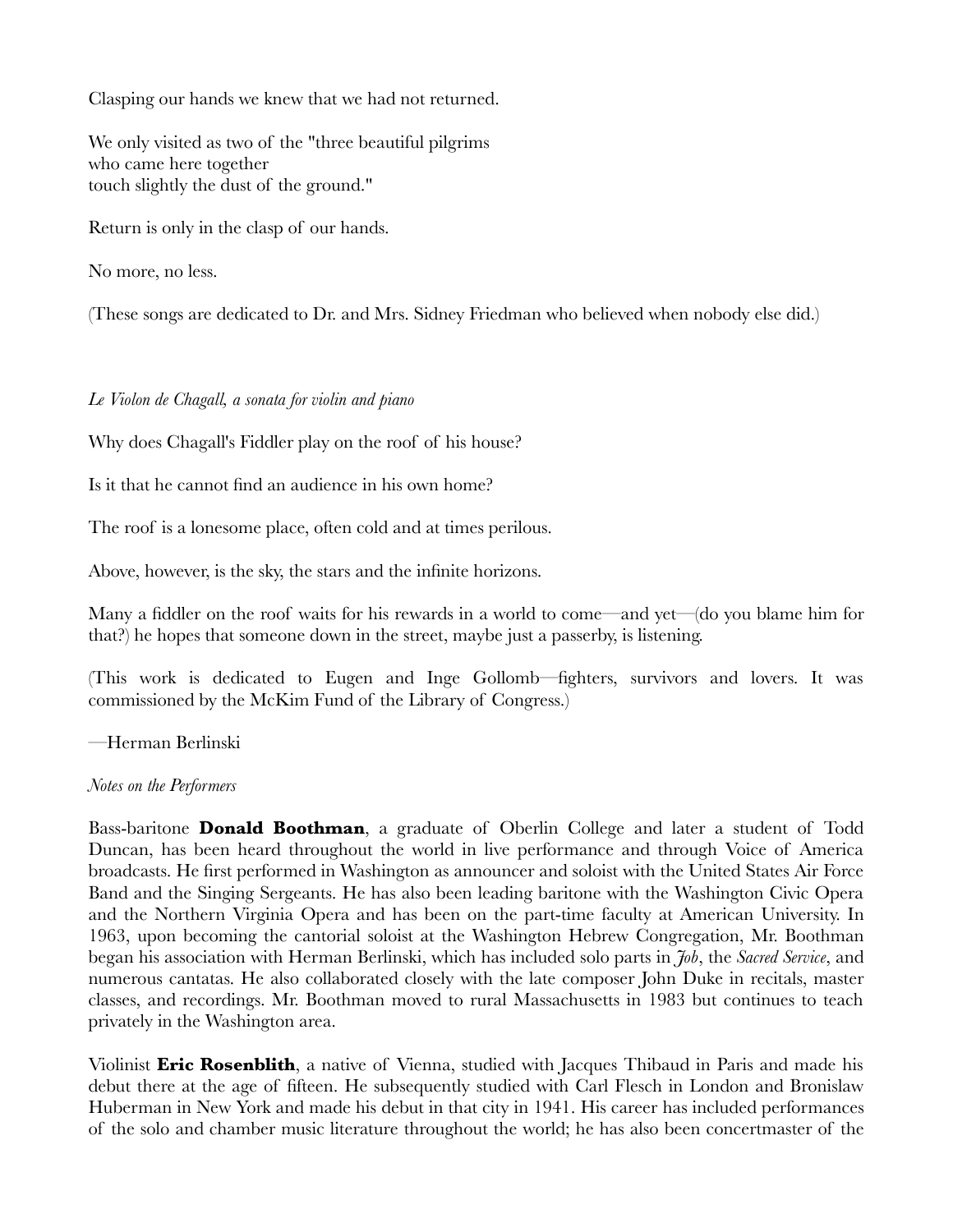San Antonio Symphony and the Indianapolis Symphony and first violinist of the Philadelphia Composer's Forum. Mr. Rosenblith has been on the faculties of Butler University and Bennington College; he currently teaches at the Hartt School of Music and at the New England Conservatory, where he is chairman of the String Department.

Pianist **Gabriel Chodos** has concertized worldwide and has appeared as soloist with the Chicago Symphony, the Radio Philharmonic Orchestra of Holland, and the Jerusalem Symphony. He has been awarded Fulbright and Martha Baird Rockefeller grants and was a winner of the Concert Artists Guild Auditions and the Michaels Competition. In 1984 he was awarded a National Endowment for the Arts Solo Recitalists Grant. Currently, he is chairman of the piano department of the New England Conservatory, and for the past several years he has also given master classes and lecture-demonstrations at the Toho Conservatory and other music schools in Japan. Mr. Chodos' principal teacher was Aube Tzerko; he has also worked with Leonard Shure, Josef Dichler, and Carlo Zecchi. He was graduated Phi Beta Kappa in philosophy at the University of California at Los Angeles, and holds a master of arts in music from UCLA and a Diploma in piano from the Akademie fur Musik in Vienna.

This recording honors Herman Berlinski's receipt of the Marjorie Peabody Waite Award from the American Academy and Institute of Arts and Letters in 1984. Additional funds were generously provided by the Alice M. Ditson Fund of Columbia University.

#### *The Listeners*

"Is there anybody there? said the Traveller, Knocking on the moonlit door; And his horse in the silence champed the grasses Of the forest's ferny floor: And a bird flew up out of a turret, Above the Traveller's head: And he smote upon the door again a second time; "Is there anybody there? he said, But no one descended to the Traveller; No head from the leaf-fringed sill Leaned over and looked into his grey eyes, Where he stood perplexed and still. But only a host of phantom listeners That in the lone house then dwelt Stood listening in the quiet of the moonlight To that voice from the world of men: Stood thronging the faint moonbeams on the dark stair, That goes down to the empty hall, Hearkening in an air stirred and shaken By the lonely Traveller's call. And he felt in his heart their strangeness, Their stillness answering his cry, While his horse moved, cropping the dark turf, 'Neath the starred and leafy sky; For he suddenly smote on the door, even Louder, and lifted his head:— "Tell them I came, and no one answered,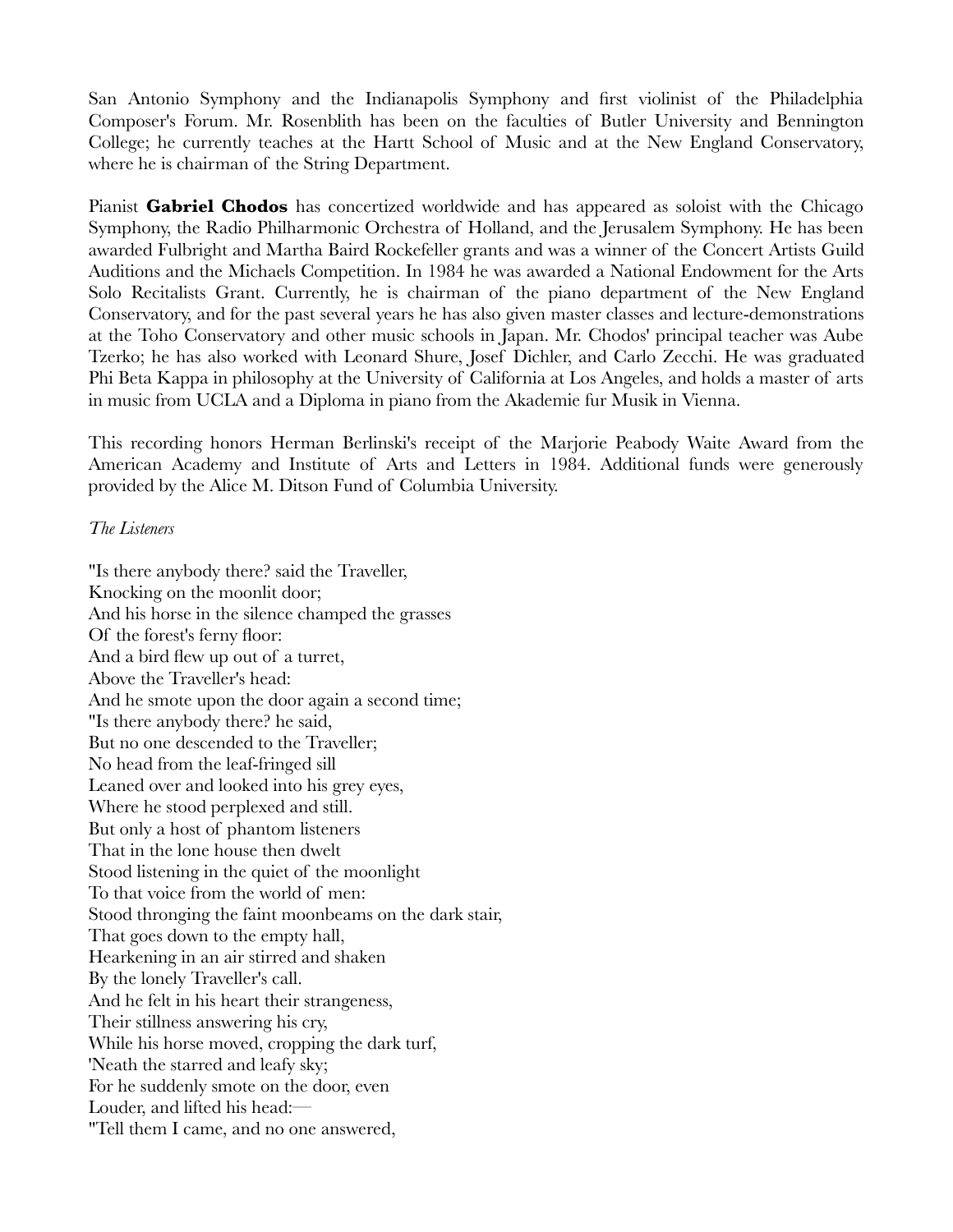That I kept my word," he said. Never the least stir made the listeners, Though every word he spake Fell echoing through the shadowiness of the still house From the one man left awake: Aye, they heard his foot upon the stirrup, And the sound of iron on stone, And how the silence surged softly backward, When the plunging hoofs were gone.

—Walter de la Mare Words printed by permission of The Society of Authors as the literary representatives of the Estate of Waiter de la Mare

#### *Return*

The traveller returned with empty eyes. "That is not you!" wept the forsaken friend. "You promised me the fire that never dies, And what you bring can only be the end,"

The absentee looked at his empty hands And said: "I give you things you cannot see; The treasures of the land beyond all lands, The secrets spied in seas beyond all seas.

Our souls have limits, and our love is bound To strand where all begins. The silent border Is strewn with wrecks. My soul was sent back drowned Because its dream defied the human order.

You see me here, but I have not returned. Things which are not destined to confound The things which are, the fortunes we have earned. When all is lost, the Infinite is found."

—Demetrios Capetanakis From The Shores of Darkness. Reprinted by permission of Devin-Adair Publishers.

#### *Travelogue for Exiles*

Look and remember. Look upon this sky; Look deep and deep into the sea-clean air, The unconfined, the terminus of prayer. Speak now and speak into the hallowed dome. What do you hear? What does the sky reply? *The heavens are taken: this is not your home.*